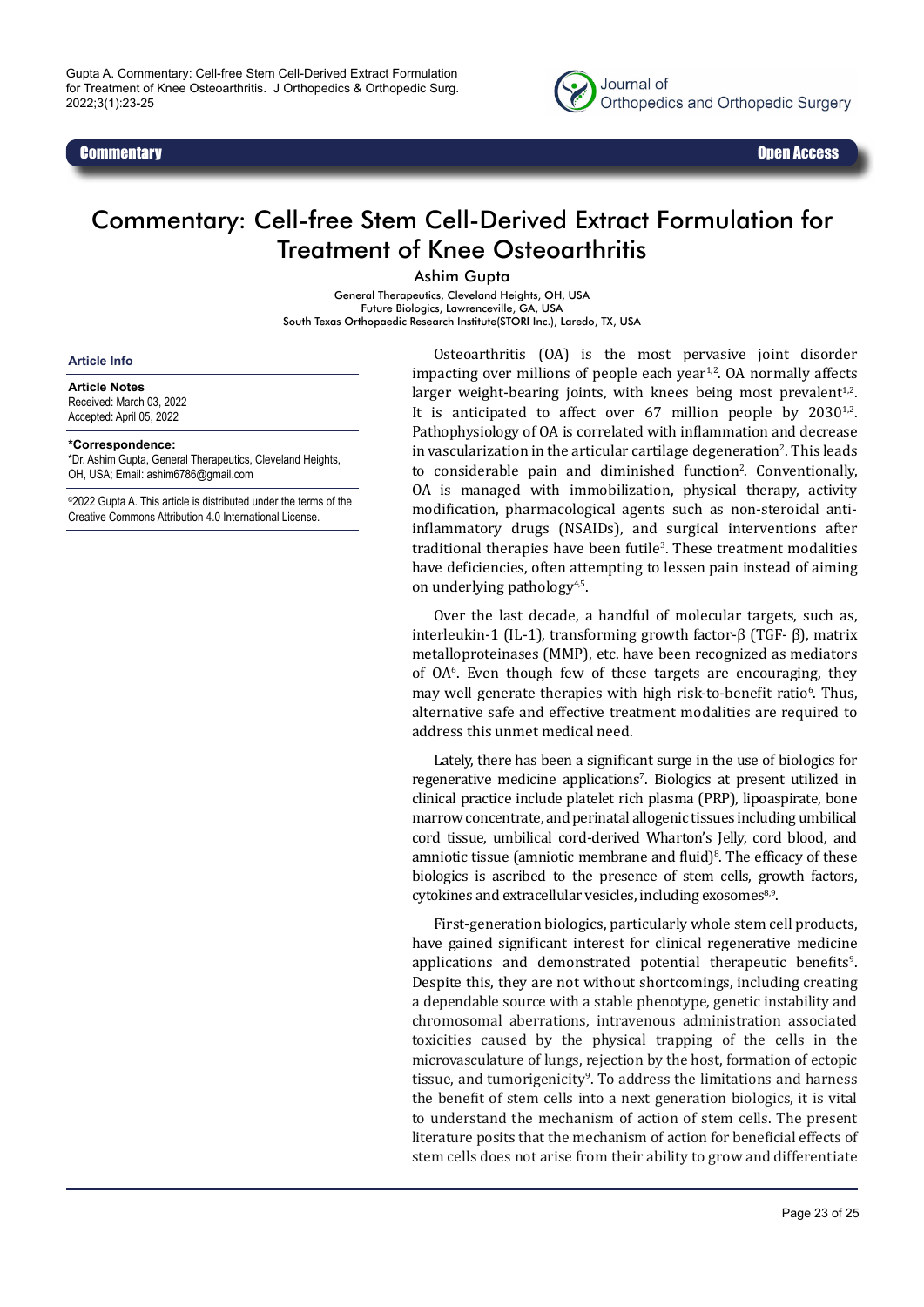but is attributed to the secretion of bioactive molecules including growth factors, cytokines and exosomes<sup>9</sup>. As the current literature further demonstrates that these bioactive components of stem cells generate definite regenerative responses, we have accordingly pursued to establish whether a sub-cellular method to biologics can deliver similar benefits while circumventing the risk profile associated with whole stem cells. Endorsing this hypothesis, current studies have shown that stem cells-derived exosomes can act as a cell-free therapeutic substitute to whole cell therapy with excellent regenerative potential<sup>10-12</sup>. In addition to the advantages by means of risk removal, there may be additional therapeutic benefits of a cell-derived therapeutic methodology. For example, exosomes, given their smaller size, have the possibility to migrate to target organs efficiently, without getting trapped in the lung microvasculature $13,14$ . Furthermore, a greater concentration of "active ingredients" can be dispensed directly to the patient, which may stimulate a better healing response than likely with whole stem cell treatments<sup>9</sup>.

To meet the objectives of improving the risk profile and beneficial effects of regenerative medicine, our group formulated a novel cell-free stem cell-derived extract (CCM) from human progenitor endothelial stem cells (hPESCs). Our published preliminary study showed the presence of numerous growth factors, anti-inflammatory cytokines and extracellular vesicles including exosomes in this formulation<sup>9</sup> . This formulation, functionally, also substantially improved cell proliferation and stimulated stem cell migration<sup>9</sup>. From this study, we concluded that

the presence of multiple factors within one formulation along with its ability to increase the rate of cell proliferation and migration, may have the potential in reducing inflammation and pain and enhancing tissue repair and regeneration. In addition to our study, several peerreviewed published studies via *in vitro* and preclinical work also demonstrated the potential of exosomes (i.e., cell free therapies) in treating knee OA15-17. Despite this, there are no high level, peer-reviewed published clinical studies demonstrating the safety and efficacy of cell-free extract or exosomes for treatment of patients suffering with knee OA. To overcome this, we proposed a clinical trial<sup>18</sup> to evaluate the safety and efficacy of intraarticular injection of our novel cell-free stem cell-derived extract formulation for management of knee OA (Kellgren-Lawrence Grade 2 or 3 knee OA). We anticipate that the intraarticular injection of our formulation is safe, and patients will demonstrate improvement in pain, function, quality of life and overall satisfaction. We also anticipate that cartilage formation will improve over a period of 2 years compared to the baseline. In addition to our trial, as of March 03, 2022, there is only one more ongoing clinical trial registered on ClinicalTrials.gov for knee OA related to Cell-free extract or exosomes. Both trials are summarized in Table 1. In summary, positive outcomes from our proposed clinical trial $18$  (NCT04971798) will lay the foundation for essential, prospective, larger, doubleblinded, randomized controlled trials to further establish the safety and efficacy of our formulation to mitigate symptoms of knee OA, thereby, ultimately justifying its clinical use.

**Table 1:** Clinical trials registered on ClinicalTrials.gov till March 03, 2022 utilizing cell-free extract or exosomes for treatment of knee Osteoarthritis.

| <b>Study Identifier</b> | <b>Tissue Type</b>                                                           | <b>Study Phase; Estimated</b><br>Enrollment (N) | <b>Primary Outcome Measure(s)</b>                                                                                                                                                                                                                                                                                                                                                                                                                                                                                                                                                                                                                                                                                                                | <b>Recruitment Status   Country  </b> |            |
|-------------------------|------------------------------------------------------------------------------|-------------------------------------------------|--------------------------------------------------------------------------------------------------------------------------------------------------------------------------------------------------------------------------------------------------------------------------------------------------------------------------------------------------------------------------------------------------------------------------------------------------------------------------------------------------------------------------------------------------------------------------------------------------------------------------------------------------------------------------------------------------------------------------------------------------|---------------------------------------|------------|
| NCT04971798             | human progenitor<br>endothelial stem<br>cells-derived extract<br>formulation | Early Phase I; N=12                             | Treatment-emergent adverse effects as<br>assessed by Comprehensive Metabolic<br>Profile; Creatinine Levels; Liver Function<br>Test; Complete Blood Count; C-Reactive<br>Protein; Erythrocyte Sedimentation Rate;<br>T, B and NK Cell Lymphocyte Subset; Serum<br>IgG, IgA, IgM and IgE levels [Time Frame: 1<br>week, 6 weeks, 3 months, 6 months, 12<br>months]: To determine safety i.e., adverse<br>events associated with intraarticular<br>administration of CCM as assessed<br>by Comprehensive Metabolic Profile;<br>Creatinine Levels; Liver Function Test;<br>Complete Blood Count; C-Reactive Protein;<br>Erythrocyte Sedimentation Rate; T, B and<br>NK Cell Lymphocyte Subset; Serum IgG,<br>IgA, IgM and IgE levels <sup>18</sup> . | Not yet recruiting                    | <b>USA</b> |
| NCT05060107             | Allogenic<br>mesenchymal<br>stromal cells-derived<br>exosomes                | Phase $I; N=10$                                 | Adverse Event [Time Frame: 12 months]:<br>Occurrence of any adverse reactions<br>within 12 months of treatment.                                                                                                                                                                                                                                                                                                                                                                                                                                                                                                                                                                                                                                  | Not yet recruiting                    | Chile      |